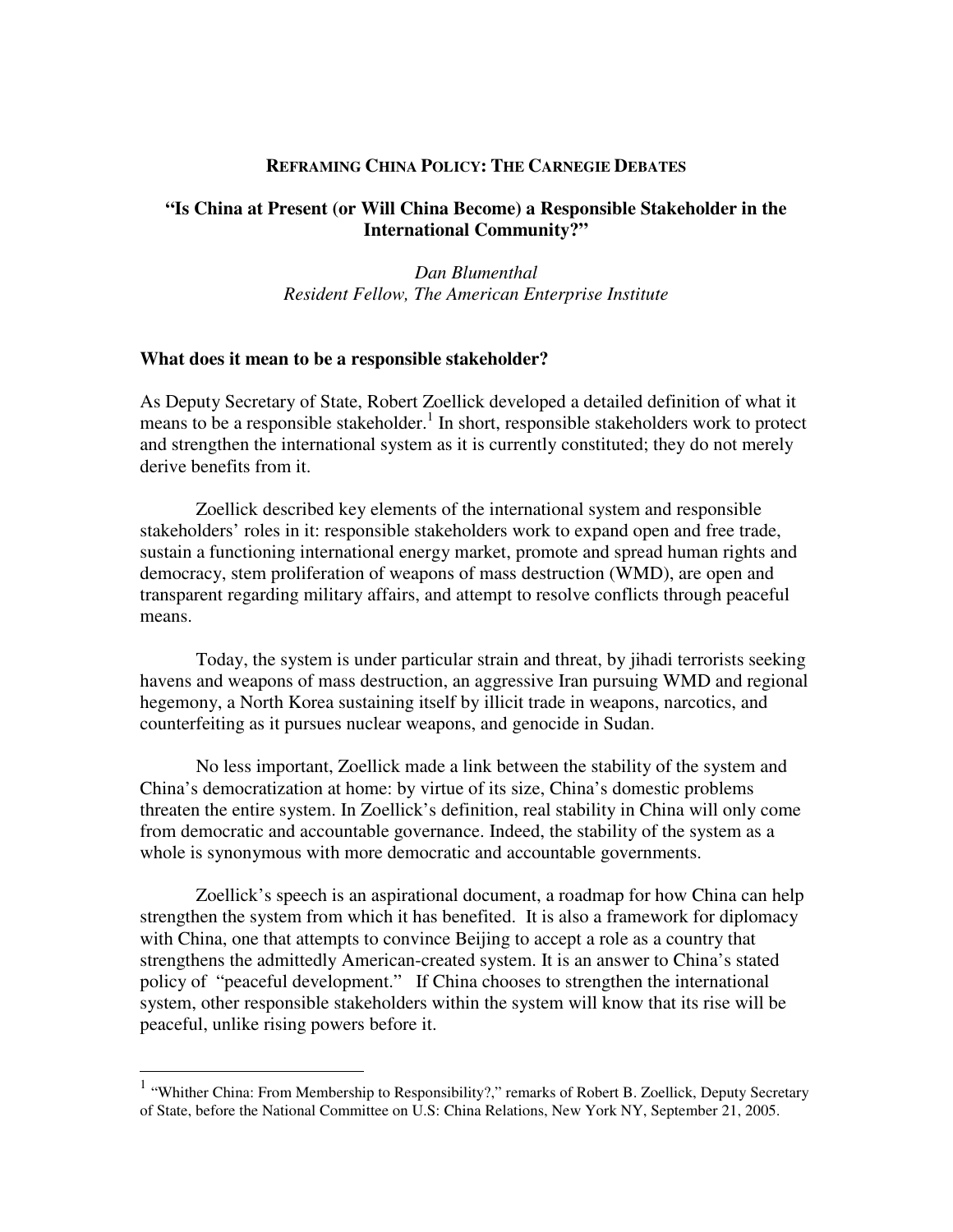Measured against this definition, it is difficult to count China as a responsible stakeholder. While it has taken low-cost actions to help solve some of the challenges to the system, it has done so, for the most part, to alleviate U.S. pressure. It still refuses, however, to take high-cost or risky actions to sustain the international system. When it comes to tradeoffs between narrow interests such as oil, or thwarting threats to the system, it has chosen the former. Moreover, in some instances, China's approach has taken on the cast of a spoiler, perhaps even a balancer, to America's vision of international order.

Breaking down the elements of what constitutes the international system and measuring China's performance in each category one finds the following:

## **Counterproliferation**:

*Responsible stakeholders understand that certain regimes, aggressive, and linked to terrorist groups, are the greatest proliferation threats. The "great powers" should use all tools of statecraft to prevent those regimes in particular from obtaining weapons of mass destruction.*

The system is particularly strained by the acquisition and heightened risk of nuclear weapons proliferation by North Korea and Iran. Responsible powers should work to stop or reverse these countries' nuclear programs. On these counts, China is not acting like a responsible stakeholder.

#### *North Korea*

On North Korea, China signed UN resolutions condemning or sanctioning Pyongyang but watered them down first. China is *the* country that has leverage over Kim Jong Il. But since North Korea's initiation of the recent round of nuclear brinkmanship in 2002, China's investment and trade in North Korea has grown markedly. Beijing has thrown a lifeline to this economically teetering regime allowing it to continue to defy the international community.

In the month after the October 2006 nuclear tests, Chinese investment in North Korea grew almost 21 percent compared to the same period the previous year. In comparison, Japan's was down 75 percent. China also supplies 70-90% of North Korea's fuel aid,<sup>2</sup> and is responsible for 56.7 percent of North Korea's foreign trade.<sup>3</sup> Trade volume increased 7.5 percent from 2005 – *after* North Korea conducted missile and nuclear weapons tests.<sup>4</sup>

Beijing has refused to take action on the "stick" side of the multi-country North Korea policy. A responsible stakeholder would recognize the threat to the system both in

<sup>2</sup> Barry Newhouse, "China's Influence Over North Korea in Question," Voice of America, English Service, July 27, 2006.

<sup>&</sup>lt;sup>3</sup> "N Korea nuclear, missile tests reduce foreign trade," BBC Worldwide Monitoring, May 15, 2007.

<sup>&</sup>lt;sup>4</sup> "China reportedly makes little investment in North Korea since nuclear test, but two-way trade increases." Yonhap News Agency, February 2, 2007.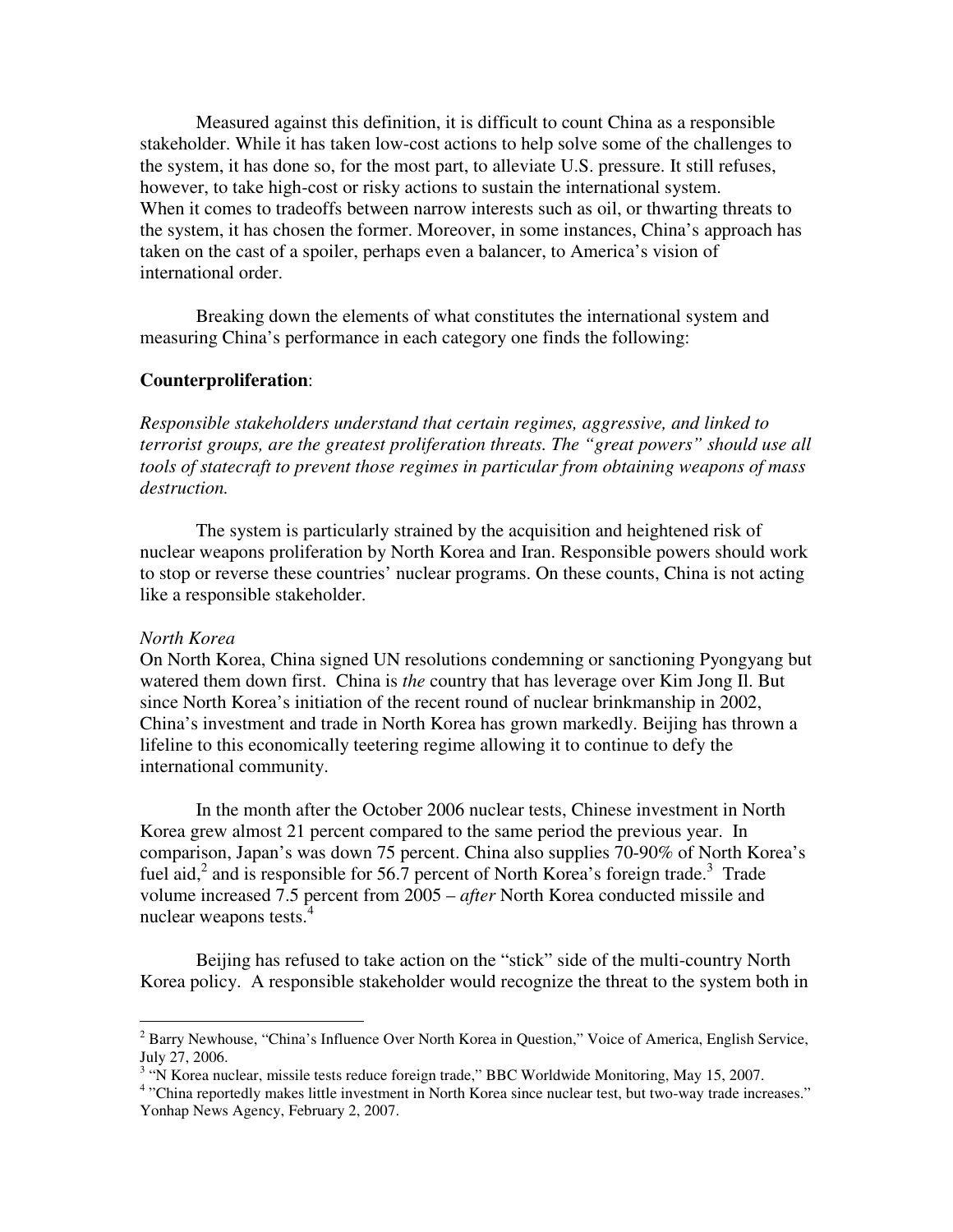the short and long term, and do all it could to stop North Korea. U.S. policy toward China does little to encourage true Chinese cooperation. America infantilizes China by offering congratulations for "hosting" the Six Party Talks, or signing, but not complying with, international sanctions.

A responsible stakeholder would take responsibility for an international threat over which it has the most influence. Australia's lead on Indonesian problems is a good example of responsible stakeholder behavior: Canberra has the most influence and it has been the leader in helping bring stability to Jakarta.

#### *Iran*

With regards to Iran, China has similarly weakened international efforts to pressure Tehran, signing United Nations resolutions it then publicly assures the Islamic Republic were meaningless. After signing Resolution 1747 in March 2007, China's permanent representative to the United Nations noted that: "the purpose of the new resolution was not to punish Iran, but to urge Iran to return to the negotiations and reactivate diplomatic efforts. The relevant sanction measures should neither harm the Iranian people nor affect normal economic, trade and financial exchanges between Iran and other countries."<sup>5</sup>

As the EU and the U.S. tried to isolate Tehran, Beijing's energy partnership with Tehran grew to more than \$120 billion,<sup>6</sup> with 30 major transactions since 2000 accounting for \$101.6 billion of that total.<sup>7</sup> By virtue of its relationship with China, Iran has a card to play against American and EU pressure. China has hosted and feted Ahmadinejad when the civilized world was trying to isolate him. Iranian leaders boldly brag of their relations with the "Chinese superpower," making it more difficult for the international community to apply the kind of pressure necessary for Tehran to abandon its WMD programs.

In addition, the Bush administration has sanctioned Chinese entities for continuing to sell missile-related technology to Tehran even as the crisis has intensified.  $8$ It is hard to imagine that China could not stop such proliferation if doing so were a high priority for it. In terms of thwarting the greatest proliferation threats to the system today, it is unwilling to pay the costs and take the risks necessary to stop Iran and North Korea from acquiring nuclear weapons.

#### **Asian Security:**

 $<sup>5</sup>$  United Nations Department of Public Information, "Security Council toughens sanctions against Iran,</sup> adds arms embargo, with unanimous adoption of Resolution 1747 (2007)." (Press Release on 5647<sup>th</sup> Security Council meeting SC/8980, Mar 24, 2007).

<sup>&</sup>lt;sup>6</sup> Ilan Berman, "The Impact of the Sino-Iranian Strategic Partnership," (testimony before the U.S.-China Economic and Security Review Commission, Washington DC, September 14, 2006).

 $7$  "Global Investment in Iran: Interactive," The American Enterprise Institute,

http://www.aei.org/IranInteractive/

<sup>&</sup>lt;sup>8</sup> Daniel Pinkston, (testimony before the U.S.-China Economic and Security Review Commission, Washington, March 10, 2005).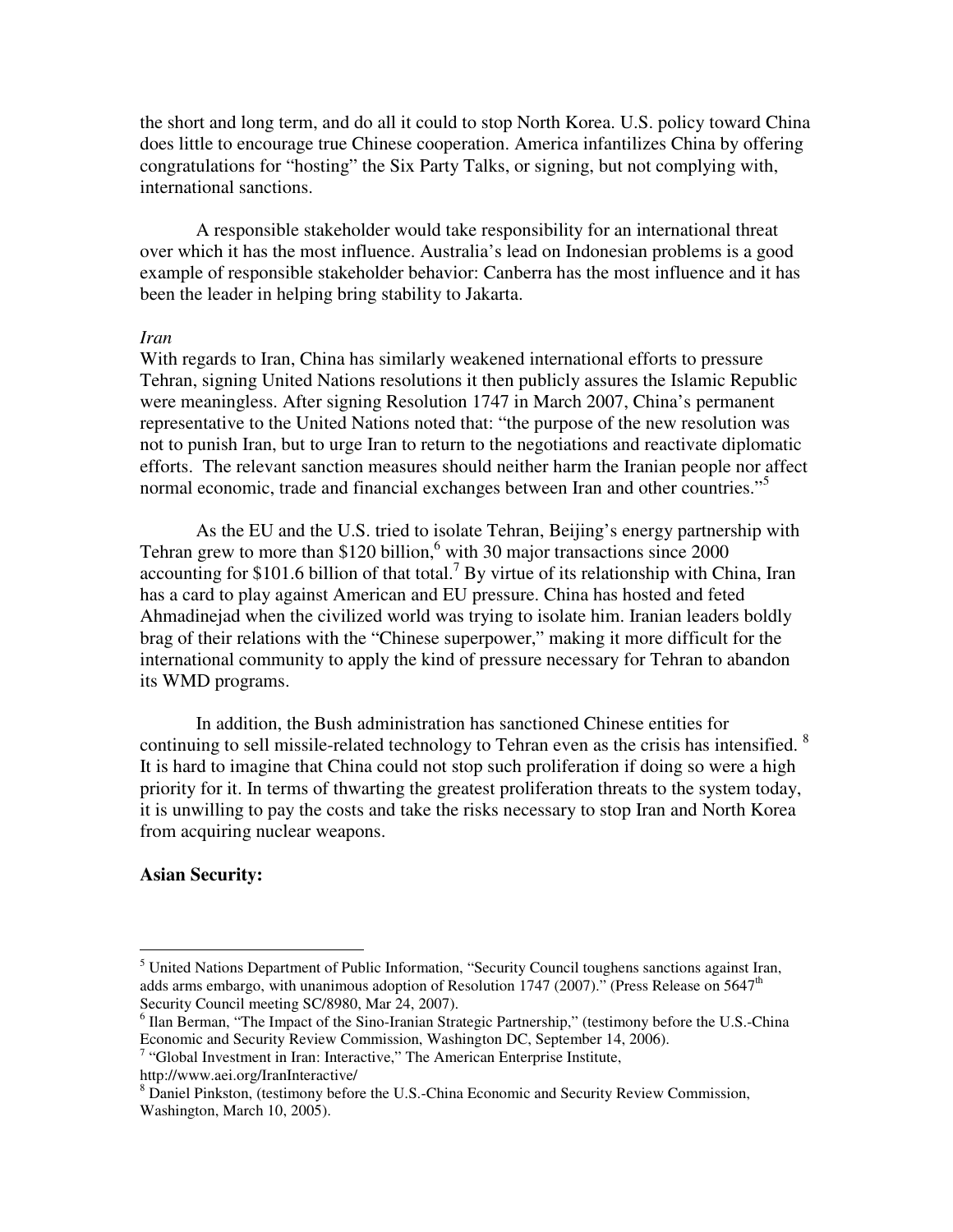*The Asian system, mostly peaceful, prosperous, and democratic, needs to be strengthened. The principles of openness, transparency, good governance, and the peaceful resolution of disputes, should characterize Asian security.*

It is true that China has shown a kinder gentler face to Asia in the early parts of the 21<sup>st</sup> century. China has engaged in more Asian fora, intensified trade, and put territorial disputes on the back burner. But these actions seem aimed at parrying counterbalancing coalitions. They have also been low-cost actions.

China will not allow the most important security issues to be discussed in the multitude of Asian fora that it has joined. For example, it muzzles any talk of the Taiwan issue, which is *the* security flashpoint in Asia. Nor are South Korea and Japan satisfied with the level of information China has provided on the issue of North Korean contingencies. What are all those Chinese troops on the North Korean border going to do if there is a North Korean collapse? What is China's thinking behind increased trade with North Korea? Nobody knows, but recently Seoul has made clear it wants to know. Regional security fora that do not include discussions of these issues are not very useful.

In addition, the military buildup across the Taiwan Strait does not contribute to Asian peace and security. Shows of force in the East China Sea exacerbate rivalries with Japan. China is a protagonist in the region's most dangerous flashpoints, yet it refuses to allow for open and honest discussion of means to resolve them.

The bigger, long-term question is whether China's regional engagement is instrumental, whether it is a strategy of reassurance while it grows its power and makes a play for regional dominance. Its maneuverings in the East Asia Summit (EAS) fall squarely in the "play for dominance" category. First, China worked to keep India and Australia out. Then, when that strategy failed, it forwarded a position that called for an "ASEAN plus 3" framework to form the core of the EAS. The Shanghai Cooperation Organization is not a U.S.-friendly institution either, serving as a forum for a very public eviction of American forces from Uzbekistan in 2005.

### **Energy Security:**

*Responsible stakeholders rely upon the oil market, not mercantilism, for their supply. They share responsibility for security of supply, which means contributing to the stability of supplier regions.*

China is concerned about an American-led hostile supply disruption of petroleum. It believes that America controls and manipulates the market to contain it. Beijing maintains this belief despite numerous initiatives on America's part to engage and cooperate with China on energy security.

Chinese suspicions partly explain China's behavior in entering markets America has sanctioned. It is also increasingly focused on military solutions and options to protect its own energy supplies. A China moving toward power projection and a blue water navy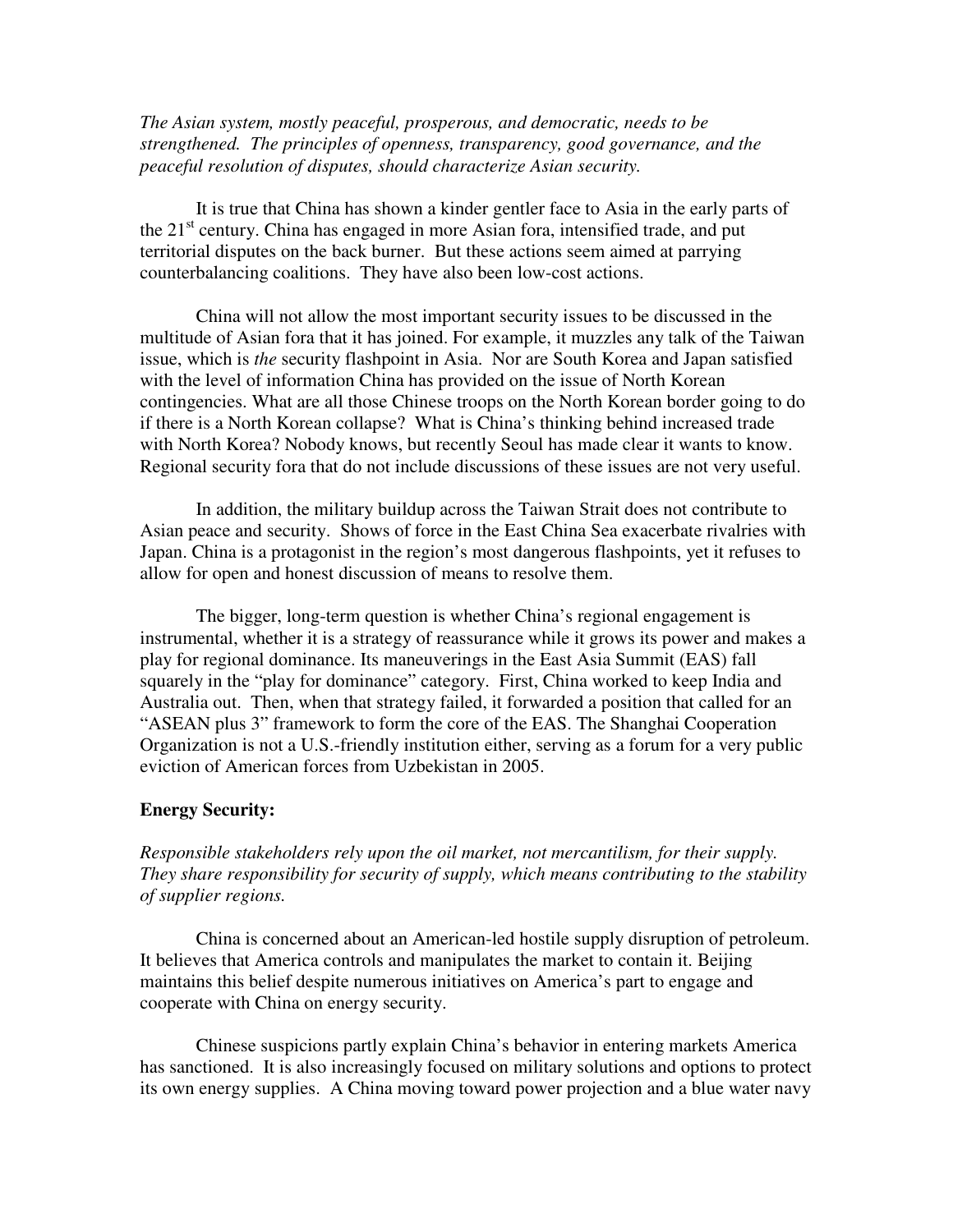is a China unhappy with, and mistrustful of, the current energy security system, and looking to change it.

# **Economic Development and Assistance:**

*In accord with the principles of the leading democratic powers, promotion of openness, lack of corruption, good governance, and furtherance of collective rather than purely national goods are all expected of a responsible stakeholder.*

With regards to economic development and assistance, China is becoming more active. In principle that is positive. But aid groups, the World Bank, and NGOs have expressed concerns about giving corrupt or repressive regimes alternatives to the conditions that these institutions lay down.

China is witnessing some blowback in Africa and Latin America against Chinese practices, whether it is low labor standards, or the practice of bringing Chinese laborers to work at the expense of native populations. Hopefully, resistance to the Chinese way of providing aid and assistance may cause Beijing to rethink its approach.

# **Open and Rules-Based Economy:**

*Responsible stakeholders work to open and liberalize new markets and abide by the rules of the international trading system.*

China has done quite well in the free trade area. As a latecomer to the WTO, it had to sign on to more stringent obligations than did other member countries. It has also made serious strides in economic liberalization. What economists complain about is the lack of leadership on Beijing's part. A responsible stakeholder would, for example, take a leadership role in the Doha round trade as the international consensus on trade threatens to fall apart. Currently China is sitting on the sidelines.

Zoellick also mentioned the importance of fairness to sustain the international economic system. The perception and, to some extent, reality is that China is not playing by the rules. This is certainly the case when it comes to protection of intellectual property rights so important to the U.S. economy. The numbers are staggering: IP-related industries suffer \$650 billion in annual losses from counterfeits, and by some estimates China accounts for 70% of the counterfeit market.

## **Peacekeeping and Enforcement:**

*For responsible stakeholders, intervention becomes necessary in unstable states from which terrorist threats could emanate. Peacekeepers and enforcers have to be nation builders as well and therefore sensitive to human rights.*

It is responsible of China to generate forces for peacekeeping operations. Its commitment to "non-interference," however, has complicated peacekeeping efforts in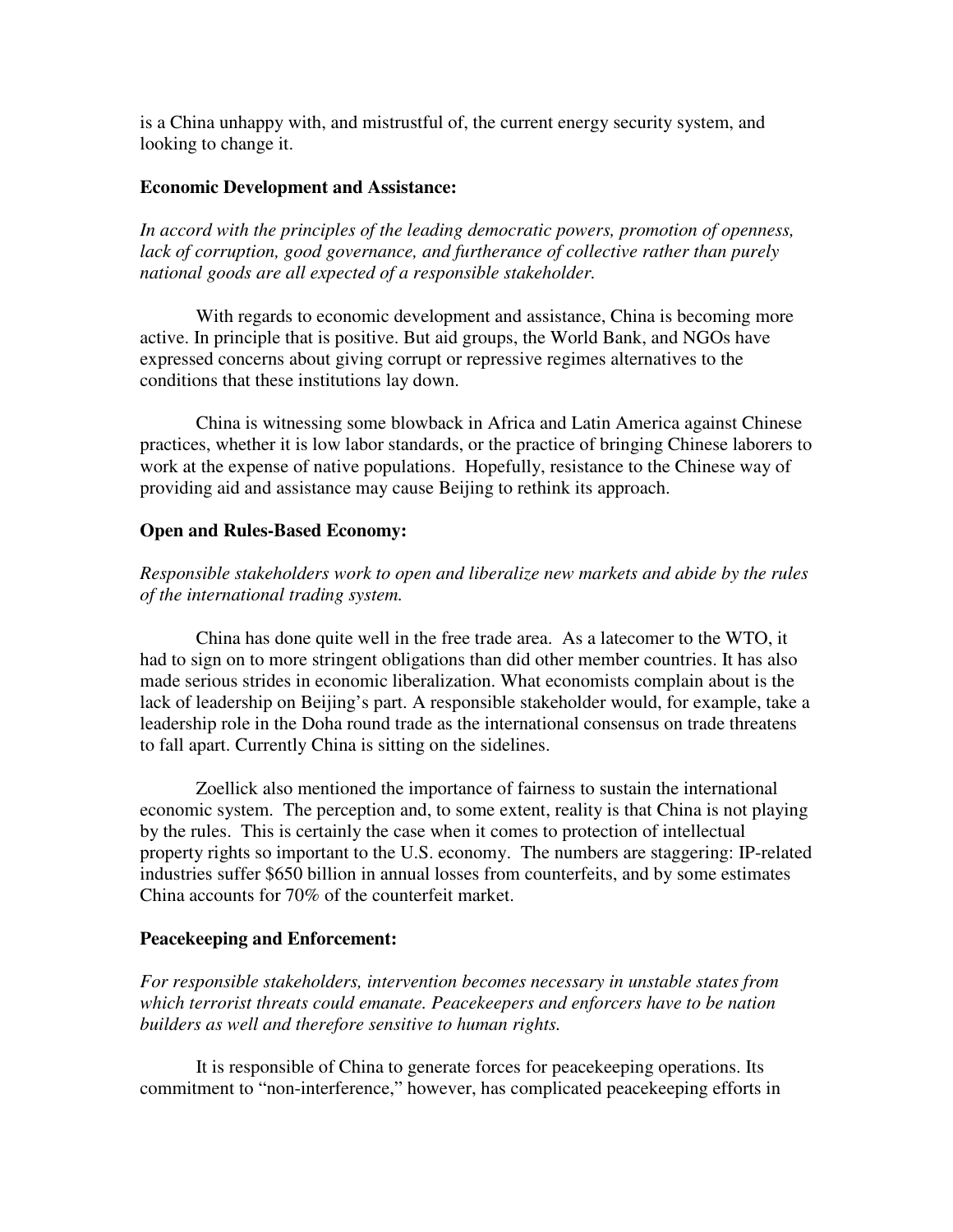such places as Sudan. As a permanent member of the UN Security Council, it has a special role to play in encouraging interventions to stop genocide.

China's own human rights record poses complications in accepting it as a more active peacekeeper. Other responsible stakeholders want peacekeepers to adhere to human rights standards, especially in the murky places to which they are sent. The People's Liberation Army and the People's Armed Police do not have strong human rights records, which makes the full embrace of China as a peacekeeper more difficult.

## **Human Rights/State-Sponsored Genocide:**

*Responsible stakeholders recognize that they have a moral imperative to stop genocide and civil war, and they realize that humanitarian disasters can destabilize key parts of the world*.

In selling arms and providing diplomatic cover to the Khartoum regime in Sudan, Beijing has not helped alleviate the human rights calamity in that country. Neither does it care about the suffering of the North Koreans, as it refuses even to comply with its UNHCR obligations.

China has consistently protected Khartoum from serious diplomatic repercussions. Beijing succeeded in watering down at least four Security Council resolutions by this author's count. China is also Sudan's largest trading partner, purchasing roughly two-thirds of Sudan's exports and providing some 20 percent of its imports. As much as 70 percent of Khartoum's oil revenues go to military spending, according to a former Sudanese finance minister. Over the past decade China has been the chief supplier of weapons, military supplies, and weapons technology to the Khartoum regime, despite the 2005 UN arms embargo on the government. UN investigators have found that most of the small arms used in conflict in Sudan have been of Chinese origin.

China has stumbled into the criticism of international NGOs, parliaments, and congresses. It is much harder to support these kinds of regimes in the  $21<sup>st</sup>$  century without being held to account by the international community. China has little experience with this kind of international uproar. So Beijing finds itself on the defensive, afraid that it may affect the success of the 2008 Olympics.

To some extent, international pressure has moved China an inch or two in the right direction. Beijing helped to gain Sudanese acceptance on November 16, 2006 of a three-phase plan for deployment of a hybrid African Union/UN peacekeeping force of 22,000 troops. China also pledged \$5.2 million in humanitarian assistance for Darfur. At the same time, Hu Jintao announced new economic agreements, including a write-off of \$80 million of Sudanese debt and an interest-free loan of \$13 million for infrastructure projects, including a new presidential palace.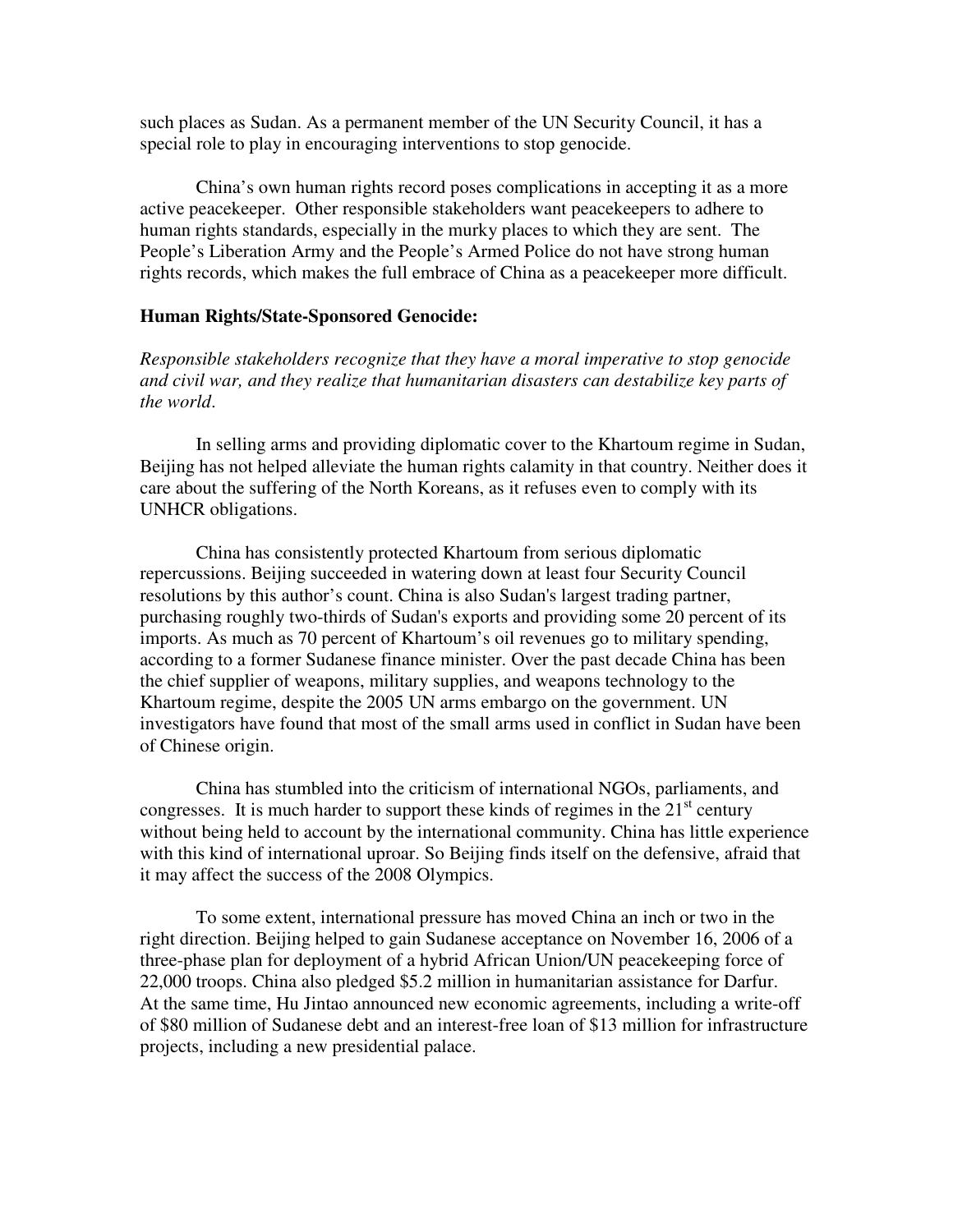Liu Guijin, China's troubleshooter on Africa, defended Chinese investment in Sudan on Tuesday as a better way to stop the bloodshed in Darfur. He said he saw no desperation in refugee camps in Darfur during recent visit.<sup>9</sup>

As international pressure on China can minimally change Chinese behavior, it continues to downplay the crisis and will continue to choose oil over systemic stability.

# **What can the U.S. do to encourage or compel China to become a more responsible stakeholder?**

There is a fundamental problem in America defining China's interests. While the responsible stakeholder framework provides a blueprint for what we think our mutual interests should be, ultimately China defines its own interests. We think China has an interest in a non-nuclear North Korea. China claims to agree, but other interests clearly come first – avoiding a refugee crisis, regime stability, and continuance of North Korea as a buffer state. Tougher measures by Beijing to press Pyongyang to abandon its weapons programs certainly risk instability or even collapse in North Korea. Furthermore, China does not believe these are worth the prize of a disarmed North Korea. This is a fundamental Sino-American disagreement.

We think China has an interest in a non-nuclear, non-hegemonic Iran. China says it agrees, but it will not pay the price. That price would be helping to isolate Iran, for example. Unfortunately, oil comes first for China.

We think China and all responsible stakeholders have an interest in remedying the human rights situation in Darfur, and an interest in seeing that the instability does not spread to other parts of Africa. However, China has expressed little concern about the human rights situation in Darfur, because it does not define the humanitarian issue as an interest.

Getting China to behave in certain ways may be in our interest, but interests are not abstract or immutable, they are defined by a particular regime. China will define its own interests.

The responsible stakeholder concept is a framework for convincing China to strengthen the international system. But China does not like many features of the international system. Beijing does not like intervention in domestic affairs. They believe Taiwan is an internal issue, so they do not like countries telling them that their military build-up is disruptive to the international system. They do not believe that aid and loans should be used to set standards of governance.

There are some limited ways to try and get China to behave more responsibly. China is obviously uncomfortable by the international uproar over its obstructionism in Darfur. It wants a successful Olympics. Keeping up the drumbeat of pressure, whether

<sup>&</sup>lt;sup>9</sup> Mark Silva and Paul Salopek, "U.S. adds to Sudan Sanctions; But Experts Say Broader Global Support Needed to Help Darfur." *The Chicago Tribune*, May 30, 2007.